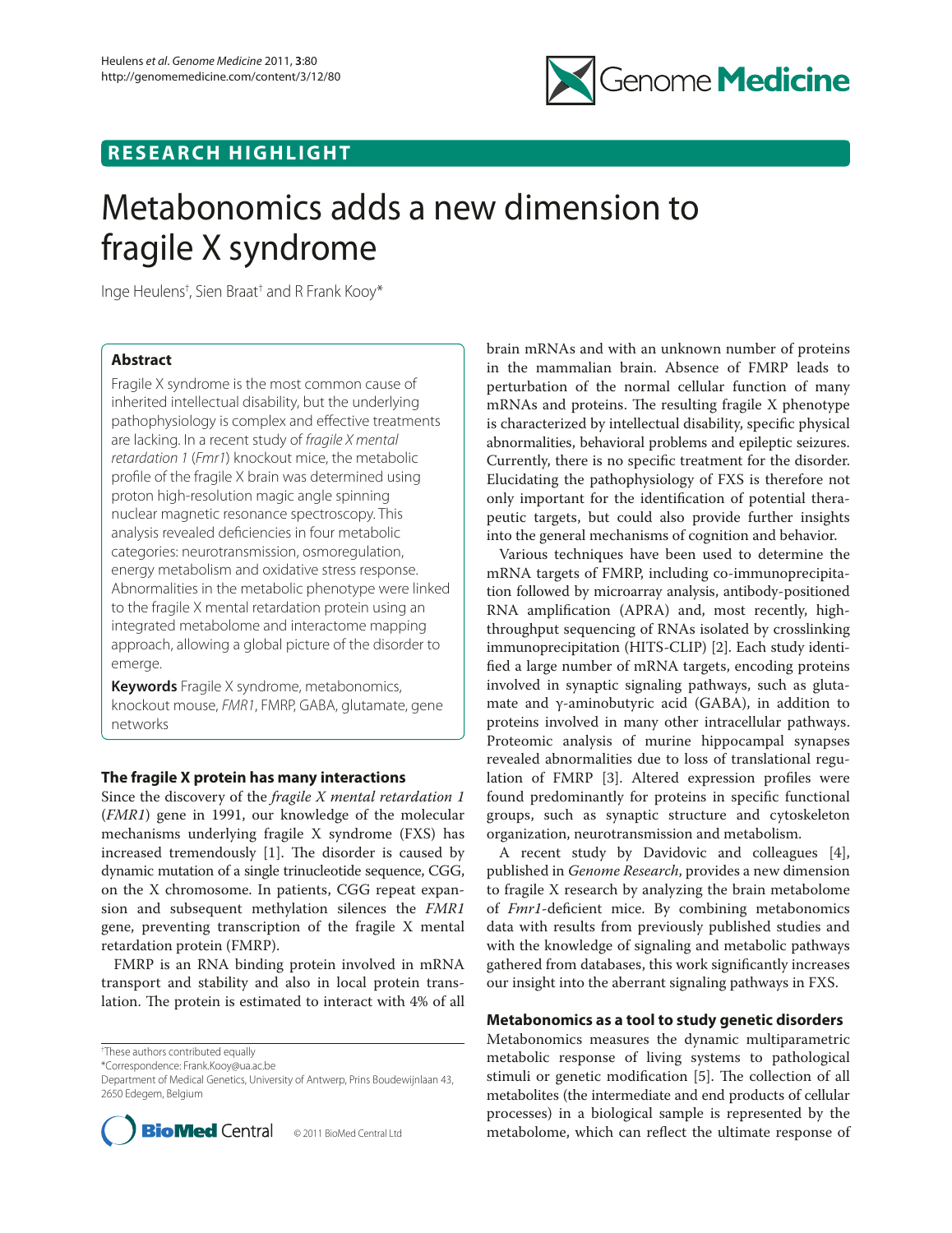

biological systems to genetic or environmental changes [6]. Metabonomics is a rapidly developing field with many potential applications in cancer and neurodegenerative disease diagnostics, monitoring of disease progression, evaluation of drug toxicity and development of therapeutics [7]. It can also be used to identify the underlying pathways involved in a disease.

Traditionally, genomics and proteomics approaches have been used to study the effect of genetic disorders. However, finding the relationship between altered gene or protein expression and the biological consequences is not always straightforward [5], especially given that the effect of a single genetic variation is often not limited to one biochemical pathway [6]. Metabonomics can help to identify the metabolites of seemingly unrelated biochemical pathways, and therefore might reveal potential new sites for therapeutic intervention. The metabolites can be detected by approaches based on mass spectrometry or nuclear magnetic resonance (NMR) spectroscopy. In their study, Davidovic *et al*. [4] used solid state NMR, specifically <sup>1</sup>H magic-angle-spinning NMR (<sup>1</sup>H HR-MAS NMR) spectroscopy. This method has the advantage of being able to analyze small amounts of intact tissues, unlike other methods, which require metabolites to be in solution. The technique can thus be used even if further analysis of the tissue sample is required.

#### **Defects in key metabolic pathways**

The outcome of the metabonomic analysis showed 25 metabolites with altered concentrations in the fragile X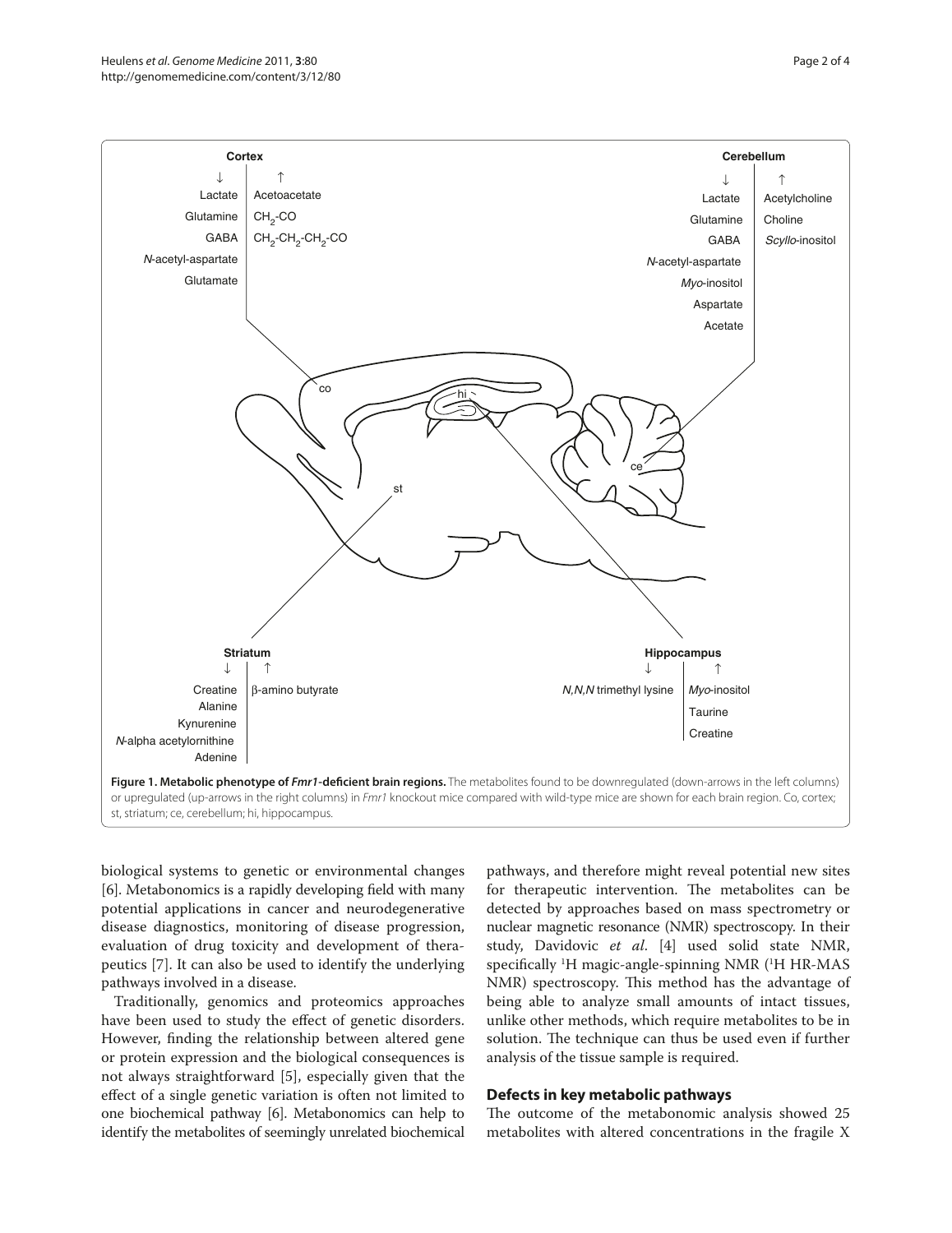brain (Figure 1). These 25 metabolites could be grouped into a small number of affected pathways, involved in one of four categories: neurotransmission, osmoregulation, energy metabolism and oxidative stress response. Some alterations are in line with reported anomalies in FXS, including abnormalities in the glutamatergic and the GABAergic pathways [1]. For instance, a reduced amount of GABA in the cortex and cerebellum is compatible with earlier reports of a compromised GABAergic system in the disorder. Increased glutamatergic signaling is another hallmark of the disorder [8]. It can be hypothesized that the reduced amount of free glutamate observed by Davidovic *et al*. [4] is a protective reaction of the organism to the overstimulation of the group I metabotropic glutamate (mGluR) receptors. There have been isolated reports that the cholinergic system, a second inhibitory system in brain, is also involved in the disorder, mainly on the basis of results from fly studies [9]. The Davidovic *et al*. study [4] clearly shows that several components in the cholinergic pathway are compromised in the mouse model. This adds further evidence to the hypothesis that FXS is a consequence of the disturbance of the delicate balance between excitatory and inhibitory signaling in the brain.

To integrate the abnormal metabolite concentrations with the data available from previous studies, the authors [4] developed a novel integrated metabolome and interactome mapping (iMIM) approach. This systems biology approach was considered necessary because FMRP does not interact directly with the metabolites themselves and therefore cannot directly influence their concentrations. All the 25 metabolites were linked to FMRP in the network by, on average, just over three intermediate proteins. The distance within the network represents the mechanistic link between FMRP and each metabolite. Within the interaction network, only 12 mRNAs and one protein are linked directly to FMRP. Of these, some are known interactors, including the paralogous protein FXR2P and mRNAs encoding subunits of the GABA $_{\alpha}$ receptor. Interestingly, a key interactor is the *amyloid beta precursor protein (APP)* mRNA, which is implicated in Alzheimer's disease. A previous study indicated that FMRP binds *APP* mRNA, but it is striking that *APP* is predicted to be in the center of the metabolite network, implying a pivotal role. Further studies are needed to evaluate the role of *APP* in FXS.

Another key interactor of FMRP emerging from this study is *RhoA* mRNA. RhoA is a member of the Rho GTPase family, and different members of this gene family have opposite roles in neurite outgrowth and retraction. Although it was known that the Rho GTPase Rac1, which promotes neural spine formation, was involved in the disorder, this study supports the involvement of the RhoA signaling pathway, which induces spine retraction. In line with this, expression of *Larg*, encoding a protein that activates RhoA, was reported to be compromised in FXS in an earlier study [10]. These findings emphasize the involvement of Rho GTPases in the neuro-anatomical pathophysiology of FXS, more specifically in the aberrant spine morphology associated with the disease.

## **The fragile X syndrome profile overlaps with that of other neurological disorders**

This story [4] adds another layer of understanding to the complex phenotype of FXS and it contains both good and bad news for the design of drugs to treat the disorder. Although it confirms a key role of inhibitory and excitatory pathways, the abnormalities in these and other affected systems seem to be specific to particular brain regions and thus may require much more sophisticated drug treatments than currently anticipated [1]. In addition, the abnormalities were detected in very young animals and an effect of brain development on the disturbances of metabolite concentrations cannot be excluded. Further studies on mice in different age groups are necessary to clarify this issue.

The study from Davidovic and colleagues [4] highlights many similarities between the metabolome of FXS and that of other neurological disorders. Examples include the neurodevelopmental disorder Rett syndrome and the neurodegenerative disorders Batten disease and Huntington's disease, which have been analyzed by other groups using metabonomics [7]. Alterations in the balance between the excitatory (glutamate) and inhibitory (GABA) neurotransmitters, osmoregulation (*myo*-inositol), lipid metabolism (choline) and energy metabolism (creatine) were the most commonly observed metabolic changes across all these diseases. Thus, collectively these findings contribute to our understanding of the mechanisms underlying neurological disorders in general.

#### **Abbreviations**

*APP, amyloid beta precursor protein; FMR1*, *fragile X mental retardation 1* gene; FMRP, fragile X mental retardation protein; FXS, fragile X syndrome; GABA, γ-aminobutyric acid; Larg, leukemia-associated Rho guanine nucleotide exchange factor; NMR, nuclear magnetic resonance; RhoA, Ras homology protein A.

#### **Competing interests**

The authors declare that they have no competing interests.

#### **Authors' contributions**

All authors participated in writing the manuscript.

#### **Acknowledgements**

We are supported by the Agency for Innovation by Science and Technology in Flanders (IWT) and the Belgian National Fund for Scientific Research - Flanders (FWO).

#### Published: 28 December 2011

#### **References**

1. Rooms L, Kooy RF: Advances in understanding fragile X syndrome and related disorders. *Curr Opin Pediatr* 2011, 23:601-606.